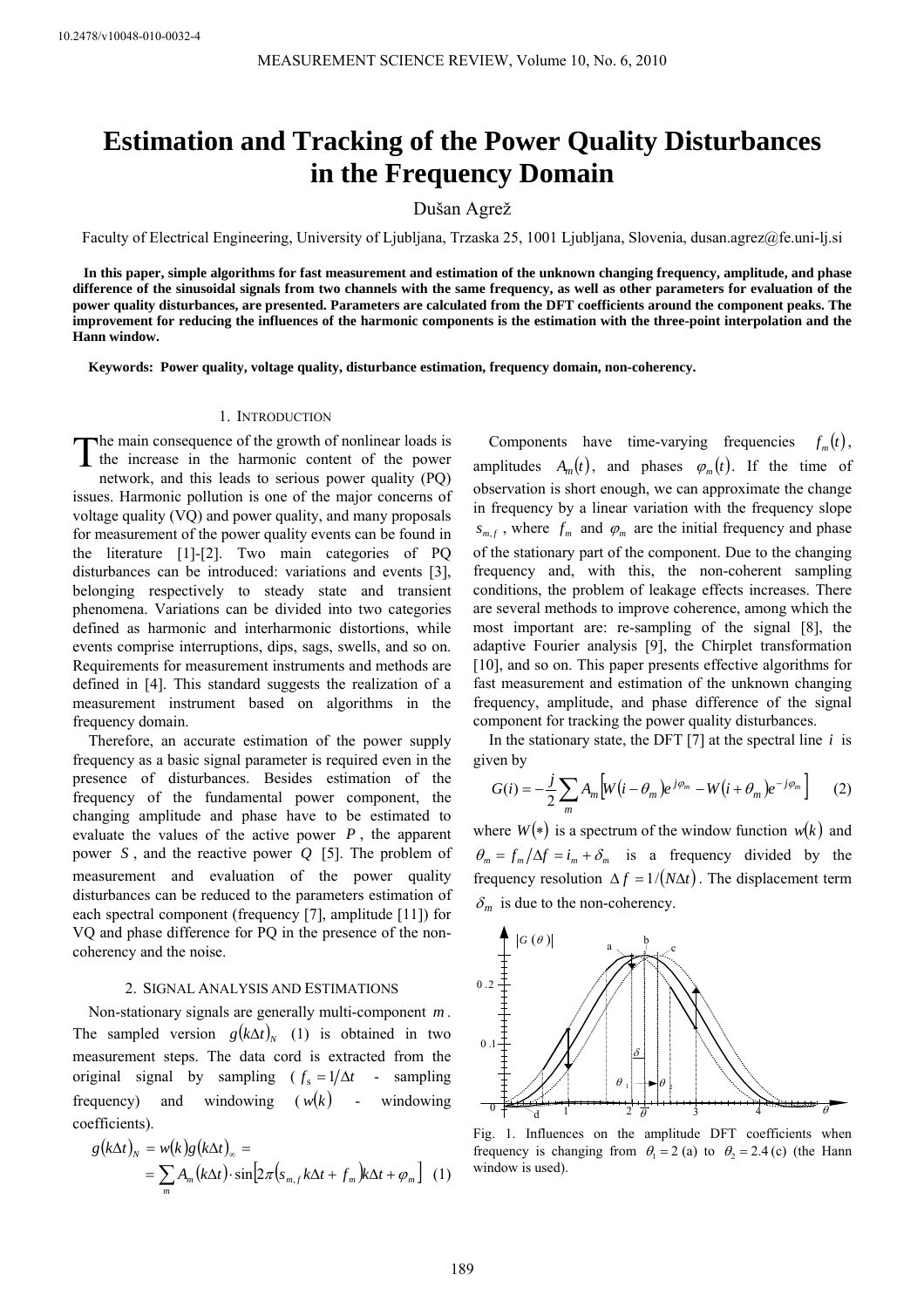In Fig. 1, the changes in the DFT coefficients when frequency is linearly changing are presented. In the local maximum of the amplitude part of the DFT, where the shortrange leakage of the window spectrum (the first part in (2)) is dominant, the coefficients on the front side – direction of the frequency movement – increase (Fig. 1:  $|G(i=3)| \uparrow$ ) and those on the rear side decrease (Fig. 1:  $|G(i = 1) \rangle \downarrow$ ).

The DFT coefficients are changing according to the curve of the main lobe of the window used, if the frequency is changing linearly. In the complete figure of changes in coefficients, we should also consider the long-range leakage parts of the window spectrum (the second part in (2) and curve d in Fig. 1.). Considering a single component and  $a = \pi (N-1)/N$  in (2), this equation can be rearranged. The same expression is valid for the rectangular window and the Hann window:

$$
|G(i)| = \frac{A_m}{2} |W(i - \theta_m)| \cdot \left| 1 - \frac{|W(i + \theta_m)|}{|W(i - \theta_m)|} e^{-j2(a\theta_m + \varphi_m)} \right| \tag{3}
$$

The long-range leakage contributions (the second part in (3)) are frequency and phase dependent. The errors of the coefficients, when frequency is changing linearly, have two parts: the bias contribution, which is a function of the window spectrum main lobe

$$
\overline{E} = E_{\text{bias}} = \frac{1}{\theta_2 - \theta_1} \int_{\theta_2}^{\theta_1} W(i - \theta) d\theta - W\left(i - \frac{\theta_1 + \theta_2}{2}\right), \quad (4)
$$

and the long-range contribution with double dependence on frequency and phase. The long-range contributions drop with increasing relative frequency:  $\alpha$  1/ $\theta$ <sup>3</sup> with the Hann window and  $\propto 1/\theta$  with the rectangular window.

Both contributions can be reduced by interpolation of the DFT coefficients. It has been shown [7] that the best estimation results in reducing long leakage effects are given by the three-point estimation using the Hann window. In the estimation of the particular component  $m$ , the three largest  $\left| \begin{array}{c} G(i_m - 1) \end{array} \right|, \left| \begin{array}{c} G(i_m) \end{array} \right|, \text{ and } \left| \begin{array}{c} G(i_m + 1) \end{array} \right|$ are used for frequency:

$$
{}_{3}\delta_{m} \cong 2\frac{|G(i_{m}+1)|-|G(i_{m}-1)|}{|G(i_{m}-1)|+2|G(i_{m})|+|G(i_{m}+1)|}, \qquad (5)
$$

When the displacement  $\delta_m$  for the specific component is determined, it is also possible to estimate the amplitude by summing the largest three local DFT coefficients around the signal component in the same manner as in the frequency estimation [11]:

$$
{}_{3}A_{m} \cong \frac{\pi \delta_{m}}{\sin(\pi \delta_{m})} \frac{\left(1 - \delta_{m}^{2}\right)\left(4 - \delta_{m}^{2}\right)}{3} \cdot \left[ G(i_{m} - 1) + 2\left|G(i_{m}\right) + \left|G(i_{m} + 1)\right|\right] \tag{6}
$$

The price of the effective leakage reduction is an increase in the estimation uncertainties related to the unbiased Cramér-Rao bounds fixed by the Signal-to-Noise-Ratio for the particular component  $SNR_m = A_m^2 / (2\sigma_t^2)$  corrupted by a white noise with standard uncertainty  $\sigma$ , [6].

In the cases of two-channel acquisition systems for power measurements the values of phases of each channel are not required. The only value needed is in fact the phase difference  $\varphi_{mu} - \varphi_{mi}$  of the investigated component from channel *u* and *i* with the same frequency  $f_m$ . The leakage effects can be reduced greatly if simultaneousness of the sampling on both channels is assumed and the measurement time of signals is the same. The assurance of these conditions gives equal displacements  $\delta_{m,u} = \delta_{m,i} = \delta_m$ , if the *i*m measurement frequency is the same  $\theta_{m,\mu} = \theta_{m,i} = \theta_m$ .

The component phase can be expressed as [12]:

$$
{}_{1}\varphi_{m} = \arg(G(i_{m})) - a\delta_{m} + \frac{\pi}{2} \mp {}_{1}\Delta\varphi(i_{m})
$$
\n(7)

where  $\Delta \varphi ( i_m )$  is the disturbing angle due to the long-range leakage contributions. Looking for the phase difference of two signals with the same frequency, the frequency dependent part  $a\delta_m$  can be eliminated:

$$
{}_{1}\varphi_{u} - {}_{1}\varphi_{i} = \arg(G_{u}(i_{m})) - \arg(G_{i}(i_{m})) \mp {}_{1}\Delta\varphi_{u}(i_{m}) \pm {}_{1}\Delta\varphi_{i}(i_{m})
$$
\n(8)

The phase difference can be estimated by the difference in the arguments of the largest local DFT coefficients if the disturbing angles can be neglected.

$$
{}_{1}\varphi_{u} - {}_{1}\varphi_{i} \doteq \arg(G_{u}(i_{m})) - \arg(G_{i}(i_{m})) \tag{9}
$$

The single phase can also be estimated with the arguments of the three largest local DFT coefficients  $\varphi_i = \arg[G(i_m)]$  [12]:

$$
{}_{3}\varphi_{m} = \frac{\left(1-\delta_{m}\right)\varphi_{i_{m}-1} + 4\varphi_{i_{m}} + \left(1+\delta_{m}\right)\varphi_{i_{m}+1}}{6} - \frac{2a\delta_{m}}{3} + \frac{\pi}{2} \pm {}_{3}\Delta\varphi(i_{m})
$$
\n(10)

where the disturbing angle  ${}_{3}\Delta\varphi(i_{m})$  is much smaller than  $_{1}\Delta\varphi(i_{m}).$ 

The phase difference can be estimated only with weighted phase differences of the largest local DFT coefficients of both signals.

$$
{}_{3}\varphi_{u}-{}_{3}\varphi_{i} \doteq \frac{1}{6}\big(\big(\varphi_{u,j_{m}-1}-\varphi_{i,j_{m}-1}\big)+4\big(\varphi_{u,j_{m}}-\varphi_{i,j_{m}}\big)+\big(\varphi_{u,j_{m}+1}-\varphi_{i,j_{m}+1}\big)\big)
$$
\n(11)

Decreasing the systematic errors increases the noise error contribution. The Cramér-Rao (CR) lower bound for the phase difference [13] is

$$
\sigma_{\text{CRB}}(\Delta \varphi)/\text{deg} = \frac{180}{\pi} \sqrt{\frac{SNR_u + SNR_i}{N SNR_u SNR_i}}
$$
(12)

The CR bound is achieved with the rectangular window under almost coherent sampling conditions but considering together systematic and noise error contributions the Hann window gives better results.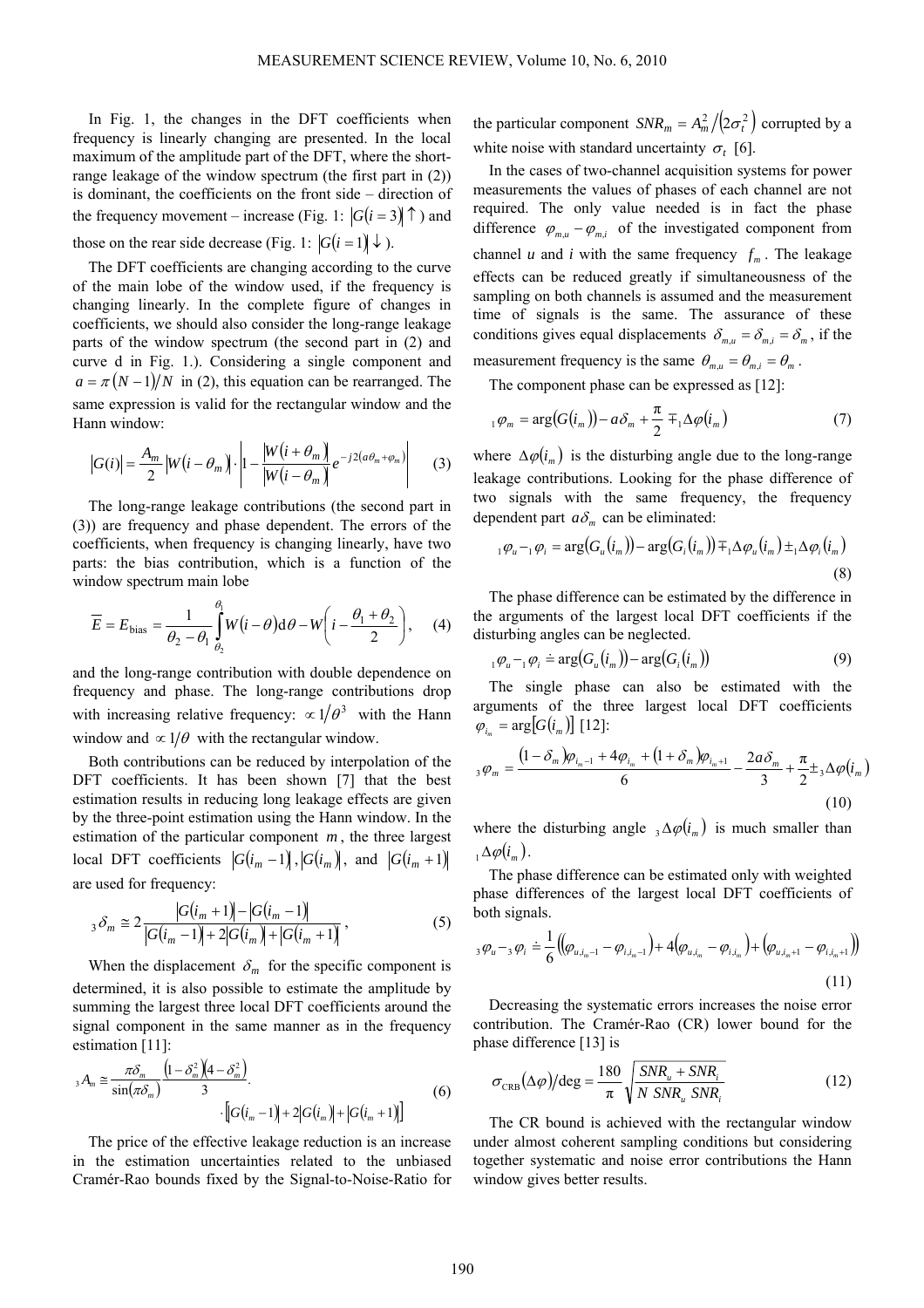#### 3. RESULTS OF ESTIMATIONS

The proposed algorithms using the Hann window in the frequency domain were tested by real signals [2], and the results have been compared with the time domain estimation with the lowest achievable noise, the four-parametric sinefitting maximum likelihood estimation (MLE) [14]. For this estimation nine iterations have been used with the frequency position of the largest local DFT coefficient as the initial frequency value.

For the estimation of the harmonic distortion, the onephase voltage signal has been used with the amplitude normalization to  $U = 230 \text{ V}$  (Fig. 2). The voltage signal was sampled with sampling frequency  $f_s = 50 \text{ kHz}$ . So, in one period we have  $N = 1000$  points. From a very large amount of samples the samples of 16 periods have been taken into investigation, where parameters of the signal change significantly.



Fig. 2. Distortion of the one-phase voltage signal

First, the frequency of the fundamental component and the absolute value of the error  $E(f) = f_{1,est.} - 50 \text{ Hz}$  were estimated (Fig. 3). The ten periods-window  $\theta \approx 10$  as proposed in [4] was used. The estimated value of frequency is related to the central point of the window. The window has been moved along the time axis and we can notice very smooth estimation of the frequency variation by the interpolated DFT method (5) in comparison to the fourparametric sine-fitting method.



Fig. 3. Error of the frequency estimation  $E(f_1)/mHz$ : a – estimation by the three-point estimation;  $b -$  estimation by the four-parametric sine-fitting method

To improve the dynamic of tracking the frequency, the measurement window has to be shortened (Fig. 4.). The

window can be shortened only to the three periods  $\theta = 3$  if the second harmonic component is presented in the signal due to the width of the Hann window main lobe. We can effectively track the frequency with the three-point estimation but some small waves can be noticed due to the closest second harmonic distortion component (Fig. 4. curve c).



Fig. 4. Error of the frequency estimation by the three-point estimation:  $a - \theta = 10$ ;  $b - \theta = 5$ ;  $c - \theta = 3$ 

The estimation of the amplitude of the fundamental component by the three-point estimation (6) was performed on the basis of the estimated frequency (5) and was compared to the four-parametric sine-fitting method for the amplitude (Fig. 5).



Fig. 5. The amplitude estimation of the fundamental component  $A / U$ : a – estimation by the three-point estimation; b – estimation by the four-parametric sine-fitting method

If the measurement interval is shortened (Fig. 6) we can notice the same behaviors of the estimations as in the case of the frequency estimations.



Fig. 6. The amplitude estimation of the fundamental component  $A_1/U$  by the three-point estimation:  $a - \theta = 10$ ; b –  $\theta = 5$ ; c –  $\theta = 3$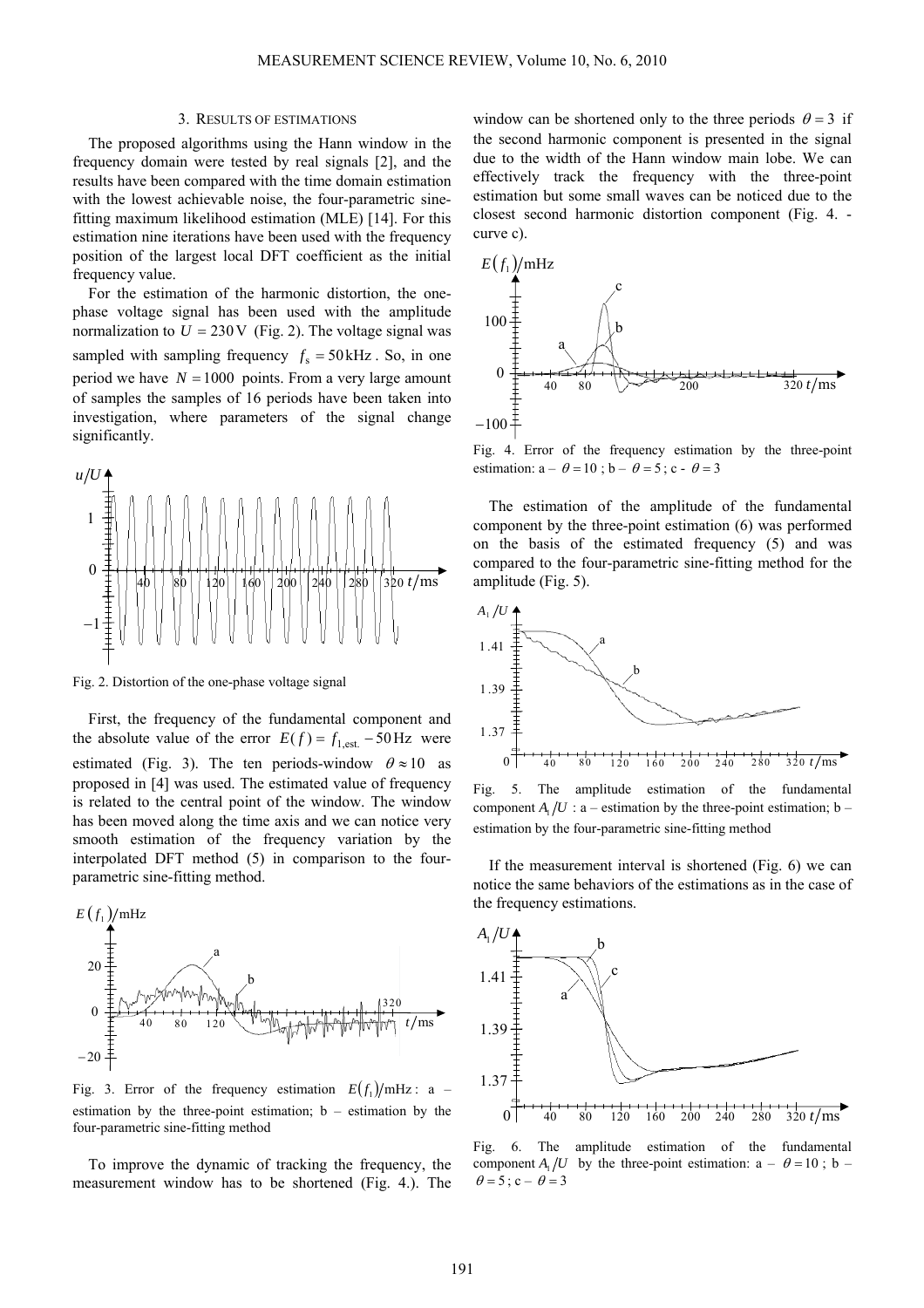The interpolated DFT method is also very useful for estimation of the effective or *RMS* value of the signal since the estimation by the definition

$$
U_{\rm rms} = \sqrt{\frac{1}{T} \int_{0}^{T} u^2 dt}
$$
 (13)

has an error in the case of the non-coherency  $(T = T_{meas} \neq x1/f_1$ ). The leakage error can be reduced by the interpolation in the frequency domain. We can compare the values of the  $U_{\text{rms}}$  estimation in the time domain by (13) and in the frequency domain (Fig. 7) where the effective value of signal was evaluated by  $U_{\text{rms}} = \sqrt{\sum_{m=1}^{M} (A_m/\sqrt{2})^2}$ . The amplitudes of all harmonic *m m* 1 2 rms components  $m = 1,...,M$  are estimated on the basis of wellknown frequencies of these harmonics  $f_m = m \cdot f_1$  by the three-point interpolation of the DFT coefficients.



Fig. 7. *RMS* value of the signal: a – estimation in the frequency domain;  $b$  – estimation by  $(13)$ 

Improvements can also be noticed in the phase estimations of the fundamental component (Fig. 8), where the error of estimation  $E(\varphi_1) = \varphi_{\text{1,est.}} - (\varphi_1(t=0) + 2\pi t \cdot 50 \text{ Hz})$ was related to the first point at  $t = 0$  ms and then the reference value of the phase was increased with time.



Fig. 8. Error of the phase estimation  $E(\varphi_1)/\text{rad}$ : a – estimation by the three-point estimation;  $b -$  estimation by the four-parametric sine-fitting method

The proposed algorithms were also tested for power estimations (P, S, Q) when voltage and current signals suddenly change (Fig. 9).



Fig. 9. Voltage, current, and instantaneous power of the one-phase load. Amplitudes of the signals *g* are normalized to their peak values.

The two-component voltage and current signals were simultaneously sampled with frequency  $f_s = 50 \text{ kHz}$ . At time instant  $t = 240 \text{ ms}$ , the signals parameters were changed. Before the change, the signals have the following parameters:

$$
u_{b}/V = 100 \cdot \sin(2\pi f_{b}t + \pi/2) + 10 \cdot \sin(6\pi f_{b}t + \pi/6),
$$
  
\n
$$
i_{b}/A = 5 \cdot \sin(2\pi f_{b}t + \pi/3) + 1 \cdot \sin(6\pi f_{b}t + \pi/4), f_{b} = 49.9 \text{ Hz}
$$

with values of the active power:

$$
P = \sum_{m} U_{m} I_{m} \cos \varphi_{m} = U_{1} I_{1} \cos \varphi_{1} + U_{3} I_{3} \cos \varphi_{3} = 221,34 \text{ W}
$$
  
( $\varphi_{m} = \varphi_{U,m} - \varphi_{I,m}$ ),  
the apparent power:  
 $S_{b} = UI = \sqrt{U_{1}^{2} + U_{3}^{2}} \cdot \sqrt{I_{1}^{2} + I_{3}^{2}} = 256,22 \text{ VA}$ ,  
and the 'pure reactive' power  
 $Q_{b} = \sum_{m} U_{m} I_{m} \sin \varphi_{m} = U_{1} I_{1} \sin \varphi_{1} + U_{3} I_{3} \sin \varphi_{3} = 123,71 \text{ VAr}$ 

 After the change, the signals have the following new parameters:

$$
u_{\rm a}/\text{V} = 90 \cdot \sin(2\pi f_{\rm a}t + \pi/2) + 8 \cdot \sin(6\pi f_{\rm a}t + \pi/6),
$$
  

$$
i_{\rm a}/\text{A} = 4 \cdot \sin(2\pi f_{\rm a}t + 0) + 1 \cdot \sin(6\pi f_{\rm a}t + \pi/4), \ \ f_{\rm a} = 50.1 \text{ Hz}
$$

with the new values of powers:

 $P_a = 3.09 \text{ W}$ ,  $S_a = 184.29 \text{ VA}$ , and  $Q_a = 179.17 \text{ VA}$ .

Before and after the signals steps, there are non-coherent sampling conditions if we take approximately ten periods in the measurement interval as suggested by the standard [4]:  $f_b = 49.9 \text{ Hz} \rightarrow \theta_b = f_b \cdot 10000 / f_s = 9.98$  and  $f_a = 50.1 \text{ Hz} \rightarrow \theta_a = 10.02$ .

The estimation of the active power by the definition

$$
P = \frac{1}{T} \int_{0}^{T} u \, dt \, , \quad P = \frac{1}{N} \sum_{k=0}^{N-1} u(k) \cdot i(k) \, , \quad k = 0, \ldots, N-1 \tag{14}
$$

has an error in the case of non-coherency  $(T = T<sub>meas</sub> = N\Delta t \neq x1/f<sub>1</sub>)$ . The leakage error can be reduced by interpolation in the frequency domain if we estimate the amplitudes by (6) and the phase differences by (9) of the significant components.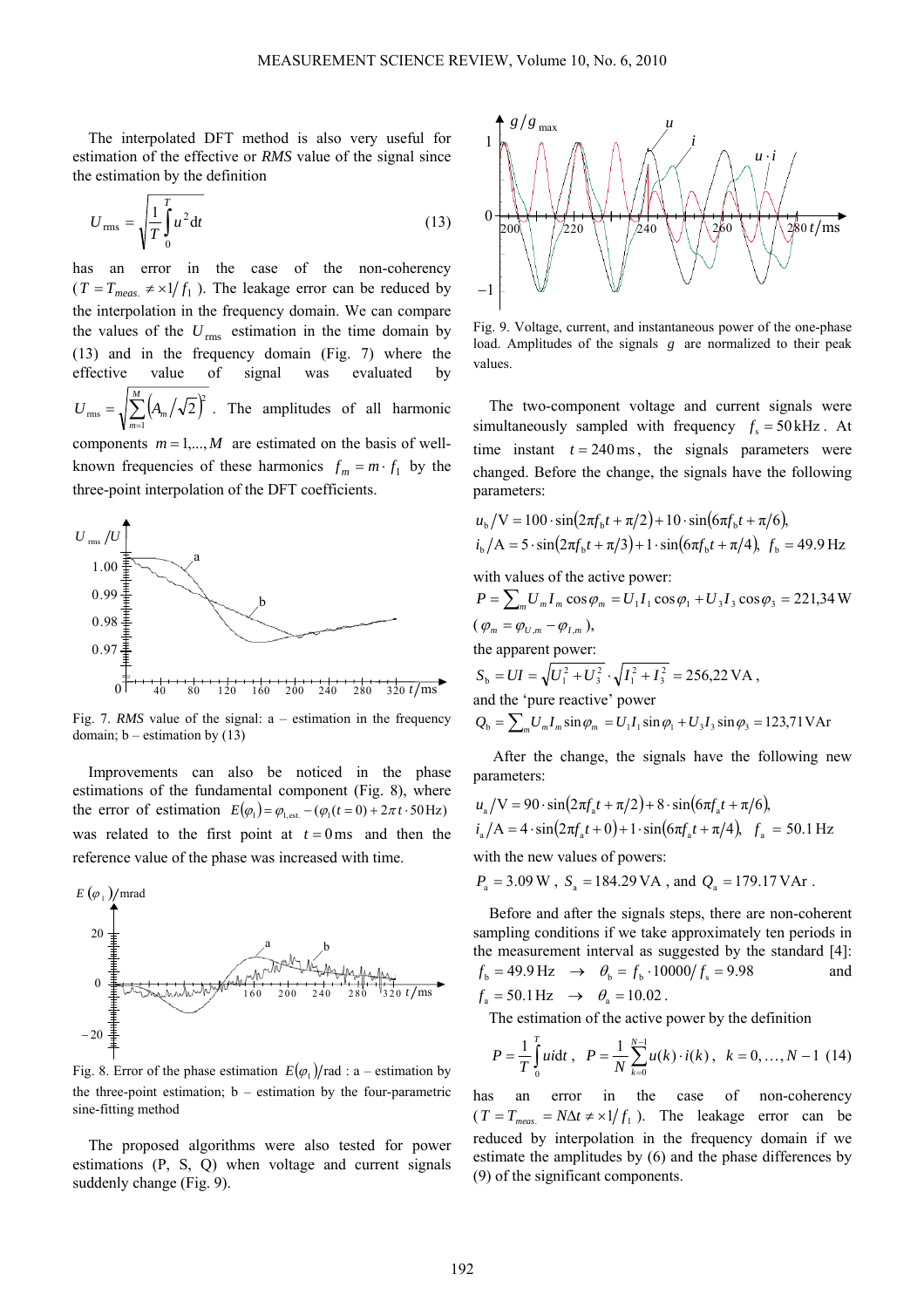$$
P = \sum_{m} U_{m} I_{m} \cos \varphi_{m} , \quad \varphi_{m} = \varphi_{U,m} - \varphi_{I,m}
$$
 (15)

If we have periodic signals the amplitudes and the phase differences of all harmonic components  $m = 1,...,M$  are estimated on the basis of well-known frequencies of these harmonics  $f_m = m \cdot f_1$ .

The same is valid for the 'pure reactive' power (16) and also for the apparent power (17):

$$
Q = \sum_{m} U_{m} I_{m} \sin \varphi_{m} , \quad \varphi_{m} = \varphi_{U,m} - \varphi_{I,m}
$$
 (16)

$$
S = UI = \sqrt{\sum_{m=1}^{M} (A_m(u)/\sqrt{2})^2} \cdot \sqrt{\sum_{m=1}^{M} (A_m(i)/\sqrt{2})^2}
$$
(17)

When the window of  $N = 10000$  sampling points (ten signal periods) has been moved along the time axis, the active and the apparent powers have been decreased and the 'pure reactive' power has been increased (Figs. 10 I, II, III).



Fig. 10. Changing estimations of the powers: a – estimation in the frequency domain by IDFT; b – estimation in the time domain ((14) for *P*, (13) for *S*, and for  $Q = \sqrt{S^2 - P^2}$  ); c – the reference value

Again, we can notice very smooth estimations of the power variations by the interpolated DFT method using Equations  $(5)$ ,  $(6)$ ,  $(9)$ ,  $(15)$ ,  $(16)$ , and  $(17)$  in comparison to the classical estimation methods by (13) and (14) and much closer to the step-like changes of the signals (Figs. 11 I, II, III).



Fig. 11. Changing estimations of the powers in the frequency domain by the three-point IDFT:  $a - \theta = 10$ :  $b - \theta = 5$ :  $c - \theta = 3$ : d – the reference value

#### 4. CONCLUSION

In this paper, simple algorithms for fast measurement and estimation of the unknown changing frequency, amplitude, phase difference, and other parameters for evaluation of the power quality disturbances are presented. Parameters are calculated from the DFT coefficients around the component peaks. Whenever disturbances are present in the power systems, at least the frequency variations can be taken into consideration and the non-coherent measurement conditions appear. In all examples of signal parameters estimation and tracking, very good behavior of the three-point estimations can be noticed and the measurement time can be reduced to the three cycles of the power signals.

## **REFERENCES**

[1] IEEE Standard 1459-2000 (2003). *IEEE Standard Definitions for the Measurement of Electric Power Quantities Under Sinusoidal, Nonsinusoidal,*